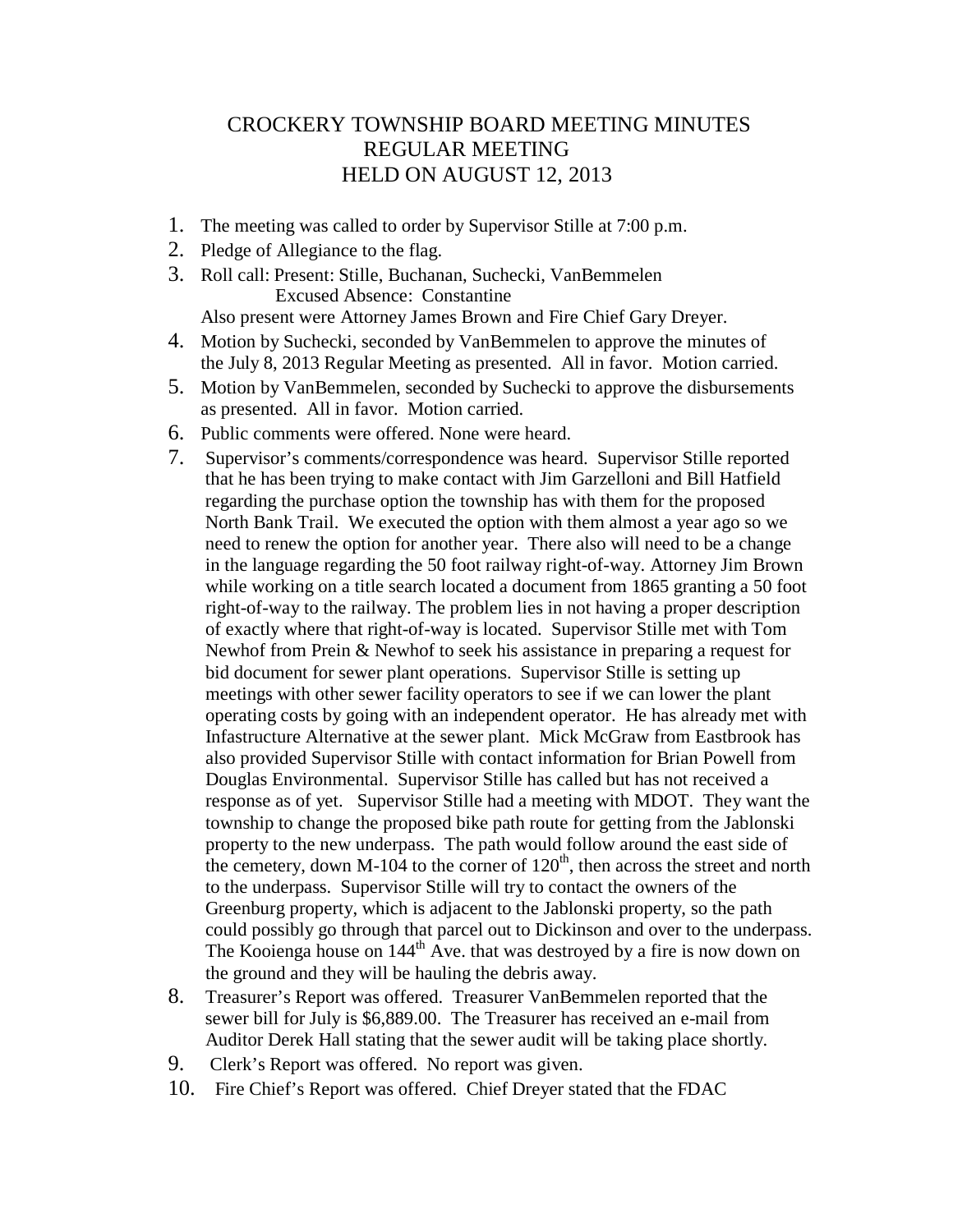interviewed Roy Bronnekant for a position with the fire department. He lives at Wilson  $\&$  120<sup>th</sup> and has had experience in the state of New York. The background check came back clear and the FDAC is recommending the township hire him as a firefighter. Chief Dreyer also provided the board members with a copy of the Fire Department Mutual Aid Agreement. The proposed changes have been highlighted.

- 11. Motion byVanBemmelen, seconded by Suchecki to approve hiring Roy Bronnekant as a member of the fire department provided he pass a medical physical and physical agility test. All in favor. Motion carried.
- 12. Motion by Buchanan, seconded by VanBemmelen to proceed with signing the Fire Department Mutual Aid Agreement as requested by the Fire Chief. All in favor. Motion carried.
- 13. Motion by VanBemmelen, seconded by Suchecki to set a Public Hearing for establishing an Act 198 tax abatement for C-Plastics to be held on 9, 2013. All in favor. Motion carried.
- 14. Discussion was held on a possible rezoning change of a 15 acre parcel owned by Anlaan.
- 15. Motion by Buchanan, seconded by Suchecki to adopt Ordinance 2013-02, An Ordinance To Amend The Zoning Ordinance Of The Township Of Crockery (Rezoning of South 15 Acres of Anlaan Corp. to AG-1 District). Roll call: Suchecki, Buchanan, Stille, Buchanan – Yes. Motion carried.
- 16. Attorney Ross Leisman reviewed with the Board the contents of the Consent Judgement for the legal proceedings with Auto Pro. The Board wants the areas on the East and West sides of the parcel be clearly labeled on the site plan as setbacks.
- 17. Motion by Buchanan, seconded by VanBemmelen to approve the Consent Judgement for the legal proceedings of the Township of Crockery vs. David Duscham, Justin Duscham and Auto Pro, Inc. and authorize the Supervisor to sign. Roll call: Stille, VanBemmelen, Suchecki, Buchanan – Yes. Motion carried.
- 18. Motion by VanBemmelen, seconded by Buchanan to authorize Supervisor Stille to proceed with closing with Larry Goldman on parcel 70-04-16-300-38 (approximately 50ft. by 1320) for the North Bank Trail for the amount of \$1,500.00. Roll call: VanBemmelen, Suchecki, Buchanan, Stille – Yes. Motion carried.
- 19. Motion by Buchanan, seconded by Suchecki to set a board work session for Wednesday, August  $14<sup>th</sup>$  at 7:00 p.m. The main purpose will be a discussion the sewer operating costs with the OCRC. All in favor. Motion carried.
- 20. Motion by VanBemmelen, seconded by Buchanan to approve a contribution of \$1,000.00 to the Ottawa County Economic Development Committee for the benefit of Crockery Township. All in favor. Motion carried.
- 21. Motion by VanBemmelen, seconded by Buchanan to approve a contribution of \$1,000.00 to Four Pointes (Council on Aging) for the benefit of the Township. All in favor. Motion carried.
- 22. Motion by VanBemmelen, seconded by Suchecki to authorize Trustee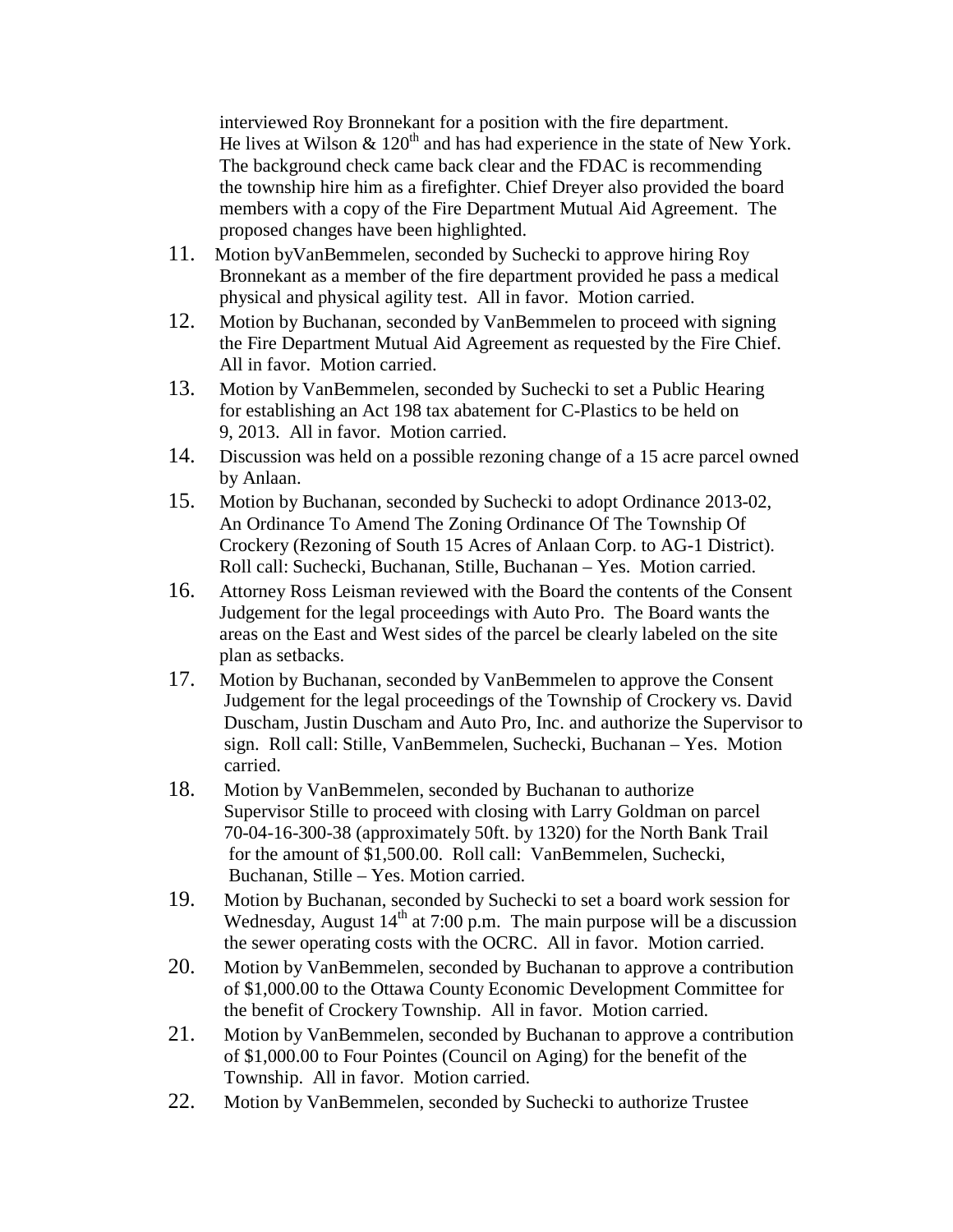Constantine to proceed with getting the final bids on the parking lot development. All in favor. Motion carried.

- 23. Motion by VanBemmelen, seconded by Buchanan to set a Special Meeting for August  $26<sup>th</sup>$  at 7:00 p.m. All in favor. Motion carried.
- 24. Motion by Buchanan, seconded by VanBemmelen to set a Public Hearing for September  $9<sup>th</sup>$  for setting the tax millage rates. All in favor. Motion carried.
- 25. Motion by VanBemmelen, seconded by Suchecki to approve AT&T Metro Act extension to 2018 provided they comply with the 5% franchise fee. All in favor. Motion carried.
- 26. Motion by VanBemmelen, seconded by Suchecki to approve a leave of absence extension for firefighter Katie Lasich to December 31,2013. All in favor. Motion carried.
- 27. Motion by Buchanan, seconded by VanBemmelen to authorize Chief Dreyer to proceed with the hiring of Bill Mastenbrook to the fire department if recommended by the Fire Department Advisory Committee. All in favor. Motion carried.
- 28. Motion by VanBemmelen, seconded by Suchecki to approve selling to Leon Stille some old netting that has been stored in the shed for \$25.00. All in favor. Motion carried. Supervisor Stille abstained.
- 29. Motion by VanBemmelen, seconded by Suchecki to approve selling the old Clerk's computer to Kathy Buchanan for \$50.00. All in favor. Motion carried. Clerk Buchanan abstained.
- 30. Motion by Buchanan, seconded by VanBemmelen to adjourn the meeting. All in favor. Motion carried. Meeting adjourned at 8:29 p.m.

## Submitted by

Kathy Buchanan, Clerk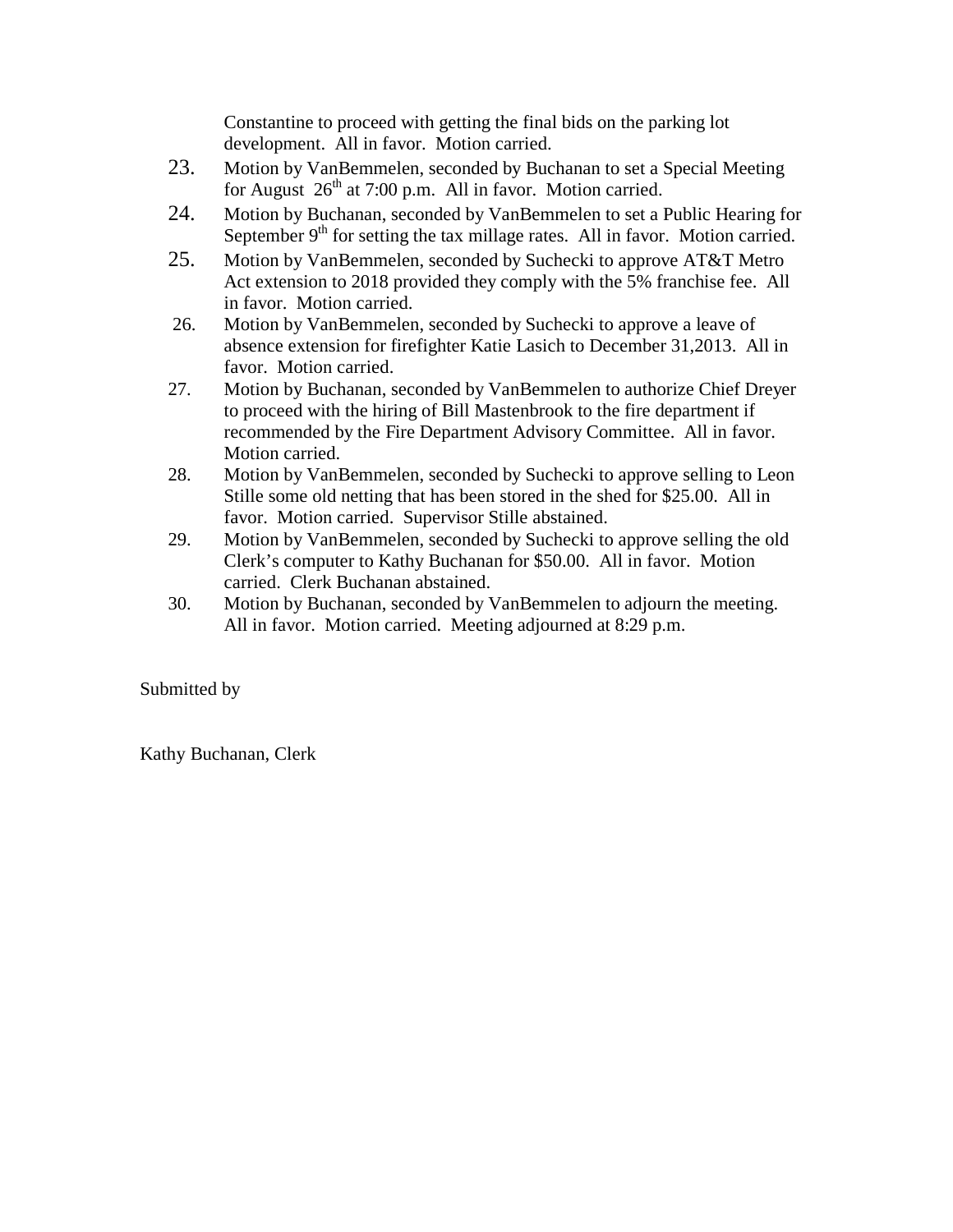## CROCKERY TOWNSHIP BOARD MEETING MINUTES SPECIAL MEETING HELD ON AUGUST 26, 2013

- 1. The meeting was called to order by Supervisor Stille at 7:00 p.m.
- 2. Pledge of Allegiance to the flag.
- 3. Roll call: Present: Stille, Buchanan, Suchecki, VanBemmelen, Constantine. Also present were Attorney Mark Nettleton and Fire Chief Gary Dreyer.
- 4. Public comments were offered. None were heard.
- 5. Treasure VanBemmelen presented the Board with requested budget amendments. The proposed amendments were reviewed and discussed.
- 6. Motion by Constantine, seconded by Buchanan to approve the budget amendments as presented by the Treasurer. All in favor. Motion carried.
- 7. Ken Zarzecki and Pat Staskewicz from the Ottawa County Road Commission were present for another discussion of the sewer plant operation costs. On August  $14<sup>th</sup>$  the board held a work session to hear a financial report prepared by Peter Haefner of Vredeveld Haefner LLC. We discussed the recommendations that were in that report, which included some billing changes. Once again the board asked for some reductions in the billing methodology used by the Road Commission. Ken Zarzecki stated that they understand what a problem the operating shortfalls are causing for the township and that is why the Road Commission has already extended a line of credit to Crockery Township. He has also asked the Road Commission to evaluate alternative equipment costs to the State Rental Rates. They also explained the Administrative Charge. Ken and Pat also explained the ways they feel the Road Commission is saving Crockery Township money (kept sludge disposal costs to a minimum, purchasing chemicals cooperatively with other utilities, optimize work efforts in the least amount of hours, etc.) The Board stated that we do appreciate these efforts to keep costs down, but we are still frustrated with the fact that the operating costs continue to rise faster than the revenue.
- 8. Supervisor's comments/correspondence was heard. Supervisor Stille reported that the Consent Judgement for the legal proceedings with Auto Pro have been finalized. It was agreed that the site plan will have the east and west setbacks labeled as such on the site plan as requested by the Board. Both attorneys have indicated that with their signatures on those setbacks. Luke Strasler has started working on clearing and improving the Potters Field area of the Nunica Cemetery. This work is being done for his Eagle Scout Project. The Board approved his project at the June  $10<sup>th</sup>$  meeting. The film makers from Columbia University have completed the first round of filming in the Nunica Cemetery. They will return sometime in January. The township has received notice of challenges with the Tax Tribunal from Michigan Mobile Homes and Terra Verde. The Supervisor stated that agreement was reached for an easement through the Greenburg and Meekhof properties which will allow the bike path to come out to Dickinson and follow along the road over to the new underpass. Lukas Hill is working on a 40 year title search for this area. Supervisor Stille